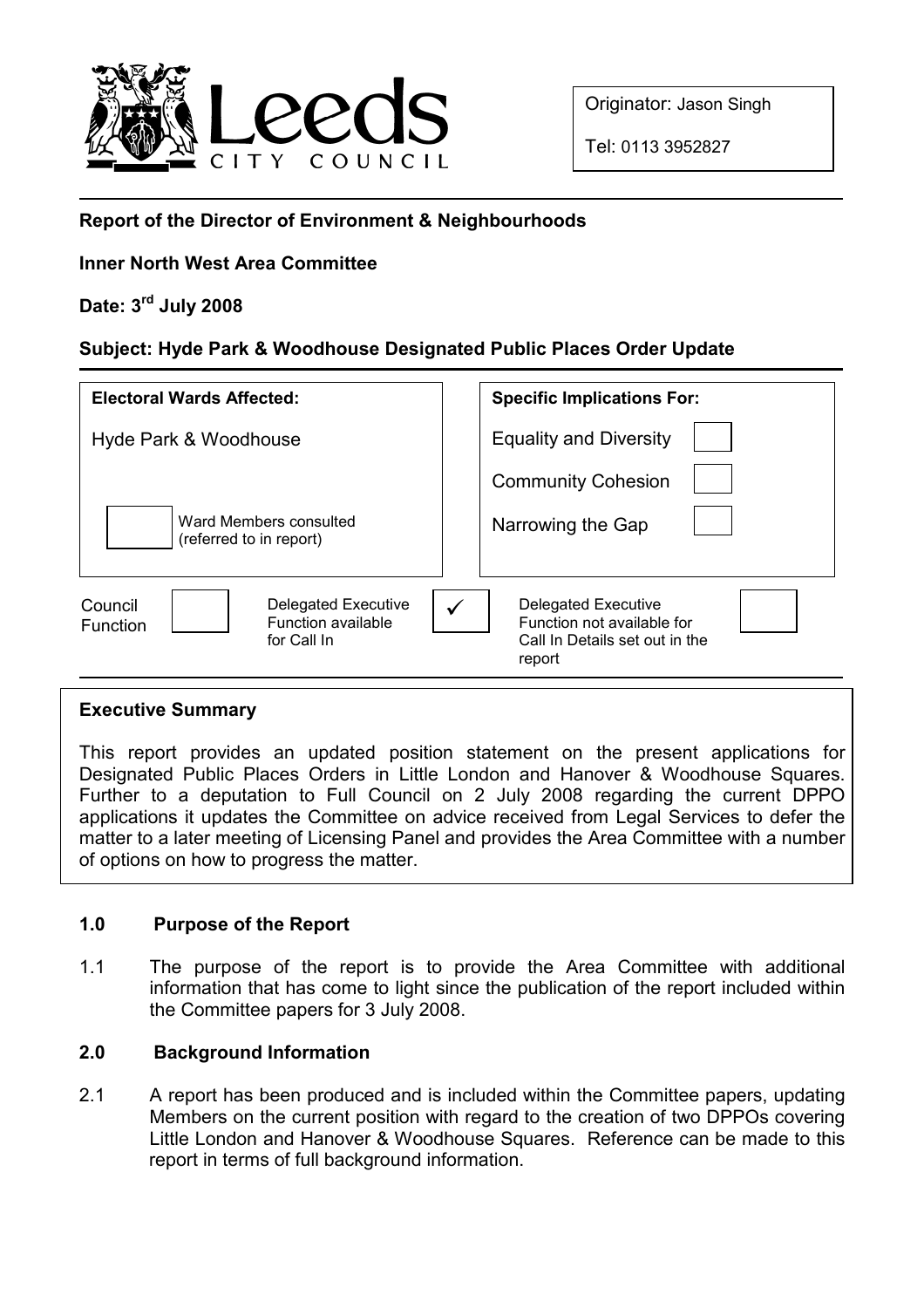#### 3.0 Updated position

- 3.1 Advice has been received from the Council's Legal section that the Hyde Park & Woodhouse DPPO report to Licensing Panel, due to be considered on 7 July 2008, be deferred. The basis of this recommendation is that following a deputation to Full Council (Wednesday 2 July) on the matter, Licensing Panel and Executive Board should be given sufficient time to consider the contents of the deputation and if the DPPO application was taken on 7 July due consideration would not have been allowed for.
- 3.2 The report written, as submitted to Licensing Panel, details the receipt of 10 representations made at the time of writing. It was however made clear to Licensing that there would be further representations which would be presented at the meeting, due to the need for the report to be submitted in advance of the consultation deadline.
- 3.3 A number of further representations have been made which would either be presented at the 7 July meeting, or incorporated into the main report, should it be deferred.

#### 4.0 Options for the Area Committee

In light of the issues highlighted above the Area Committee is asked to discuss and consider the following options on how the matter should be progressed:

- 4.1 Proceed as planned to the July Licensing Panel with the two DPPOs currently under consideration.
- 4.2 The current application is withdrawn from Licensing Panel altogether which would mean no DPPO for Little London and Hanover & Woodhouse Squares at this time.
- 4.3 The report to Licensing is deferred as per Legal advice to allow the Executive Board and Licensing Panel time to consider the contents of the deputation to Full Council and for the Area Committee to consider any procedural advice from Executive Board and Licensing Panel on the matter.
- 4.4 The Area Committee duly considers any advice from Executive Board and Licensing Panel on the matter and that a deferred application proceeds for the two DPPOs (excluding the Moor) on the condition that if any evidence of displacement onto Woodhouse Moor of streetdrinkers is found immediate consultation for a DPPO to cover the Moor is commenced.

#### 5.0 Legal and Resource Implications

- 5.1 The implications would differ dependent on the course of action agreed by Area Committee.
- 5.2 Should the Committee support the withdrawal of the DPPO application then there would be a resource implication in terms of that already put into getting to the present stage, and potentially having to repeat the process.